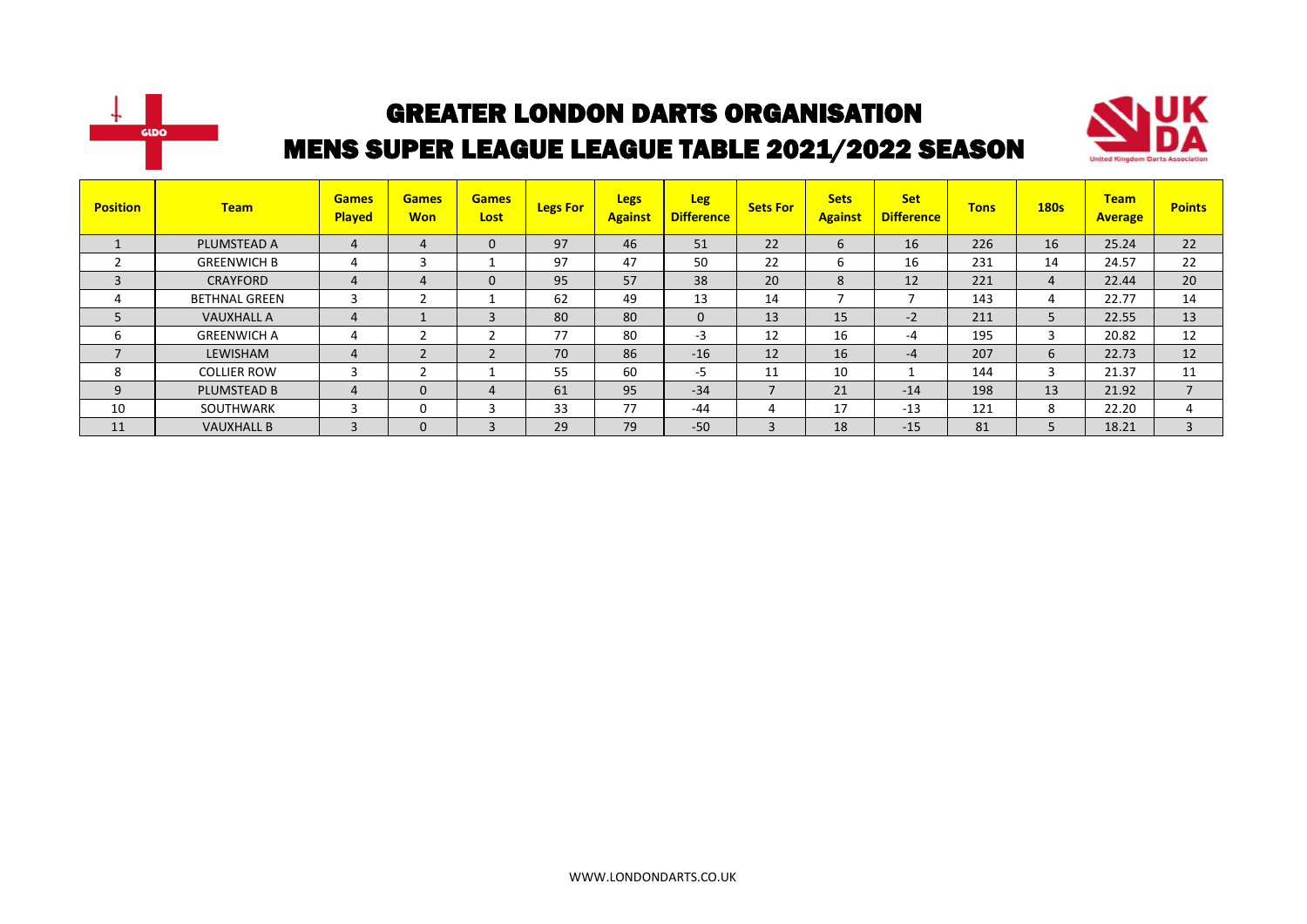

#### GREATER LONDON DARTS ORGANISATION MENS SUPER LEAGUE 2021/2022 SEASON RESULTS WEEK 4



|                       | <b>LEWISHAM</b> |      |      | 4          |                         | <b>VAUXHALL A</b> |             |      | з          |    |                     | <b>SCORE</b>     |                  |
|-----------------------|-----------------|------|------|------------|-------------------------|-------------------|-------------|------|------------|----|---------------------|------------------|------------------|
| Player                | Average         | Tons | 180s | <b>HCO</b> | <b>Plaver</b>           | Average           | <b>Tons</b> | 180s | <b>HCO</b> |    | Home Legs Away Legs | <b>Home Sets</b> | <b>Away Sets</b> |
| Earl Grant            | 23.30           | 8    |      |            | <b>Cameron Crabtree</b> | 25.20             | 8           |      |            |    |                     |                  |                  |
| <b>Spencer Ellis</b>  | 22.69           | 8    |      |            | Luke Nelson             | 21.11             |             |      |            |    |                     |                  |                  |
| <b>Steve Ferguson</b> | 23.26           | 12   |      |            | Rob Edwards             | 20.74             | ጸ           |      |            |    |                     |                  |                  |
| Gene Hill             | 25.51           | 10   |      | 100        | Geoff Newbury           | 23.41             | 6           |      | 106        | 4  |                     |                  |                  |
| Raj Gujjalu           | 24.44           | 9    |      |            | <b>Steve Parratt</b>    | 27.11             | 11          |      |            |    |                     |                  |                  |
| Alex Fried            | 20.49           |      |      |            | Paul Rafferty           | 21.93             | 5           |      |            |    |                     |                  |                  |
| <b>Matt Winzar</b>    | 27.20           |      |      |            | Henry Murphy            | 27.55             | 8           |      |            |    |                     |                  |                  |
| Team Total            | 23.84           | 53   |      |            | <b>Team Total</b>       | 23.86             | 51          |      |            | 21 | 19                  | 4                |                  |
| Res:                  |                 |      |      |            | Res:                    |                   |             |      |            |    |                     |                  |                  |
|                       |                 |      |      |            |                         |                   |             |      |            |    |                     |                  |                  |

|                       | <b>PLUMSTEAD B</b> |             |      |            |                         | <b>PLUMSTEAD A</b> |             |      | 6          |                               | <b>SCORE</b> |                  |
|-----------------------|--------------------|-------------|------|------------|-------------------------|--------------------|-------------|------|------------|-------------------------------|--------------|------------------|
| Player                | Average            | <b>Tons</b> | 180s | <b>HCO</b> | Player                  | Average            | <b>Tons</b> | 180s | <b>HCO</b> | Home Legs Away Legs Home Sets |              | <b>Away Sets</b> |
| Malcolm Morgan        | 22.76              | 10          |      |            | Matt Edes               | 21.66              | 10          |      |            |                               |              |                  |
| Richard Hill          | 21.21              |             |      |            | Lee Cocks               | 23.58              | 4           |      |            |                               |              |                  |
| Andrew Kennedy        | 18.17              |             |      |            | <b>Scott Marsh</b>      | 28.63              | 12          |      |            |                               |              |                  |
| Alan Reeves           | 22.97              |             |      |            | <b>Graham Rackstraw</b> | 26.63              | 13          |      | 114        |                               |              |                  |
| <b>Richard Elms</b>   | 20.52              | 8           |      |            | <b>Freddie Box</b>      | 23.72              | 10          |      | 120        |                               |              |                  |
| Luke Flemming         | 23.78              | 6           |      |            | David Wawrzewski        | 27.83              |             |      |            |                               |              |                  |
| <b>Ronnie Rickner</b> | 23.21              |             |      |            | Dean Coughlan           | 22.61              |             |      |            |                               |              |                  |
| <b>Team Total</b>     | 21.80              | 41          |      |            | <b>Team Total</b>       | 24.95              | 61          |      |            | 26                            |              |                  |
| Res:                  |                    |             |      |            | Res:                    |                    |             |      |            |                               |              |                  |

|                   | <b>VAUXHALL B</b> |      |      |            |                       | <b>GREENWICH B</b> |      |      |            |                     | <b>SCORE</b>     |                  |
|-------------------|-------------------|------|------|------------|-----------------------|--------------------|------|------|------------|---------------------|------------------|------------------|
| <b>Player</b>     | Average           | Tons | 180s | <b>HCO</b> | Player                | Average            | Tons | 180s | <b>HCO</b> | Home Legs Away Legs | <b>Home Sets</b> | <b>Away Sets</b> |
| Craig Searle      | 21.62             | 9    |      |            | John Walters          | 21.13              | 9    |      |            |                     |                  |                  |
| Henry Baptiste    | 17.13             |      |      |            | <b>Bradley Halls</b>  | 22.02              | 8    |      |            |                     |                  |                  |
| Gregg Deruyter    | 17.40             |      |      |            | Paul Amos             | 25.05              |      |      |            |                     |                  |                  |
| Steven Williams   | 14.31             |      |      |            | <b>Darren Peetoom</b> | 27.83              | 6    |      | 100        |                     |                  |                  |
| Alex Spencer      | 21.15             | 6    |      |            | John Hawkins          | 20.49              |      |      |            |                     |                  |                  |
| Paul Hart         | 19.12             |      |      |            | <b>Nicky Turner</b>   | 26.37              | 8    |      | 118        |                     |                  |                  |
| Geroge Elvy       | 17.86             | 6    |      |            | <b>Scott Artiss</b>   | 18.24              | 3    |      |            |                     |                  |                  |
| <b>Team Total</b> | 18.37             | 25   |      |            | <b>Team Total</b>     | 23.02              | 46   |      |            | 28                  | Ω                |                  |
| Res:              |                   |      |      |            | Res:                  |                    |      |      |            |                     |                  |                  |

|                                  | <b>COLLIER ROW</b> |      |      |                   |                                   | <b>CRAYFORD</b> |             |      | 5          |                  |           | <b>SCORE</b>     |                  |
|----------------------------------|--------------------|------|------|-------------------|-----------------------------------|-----------------|-------------|------|------------|------------------|-----------|------------------|------------------|
| Player                           | Average            | Tons | 180s | <b>HCO</b>        | Plaver                            | Average         | <b>Tons</b> | 180s | <b>HCO</b> | <b>Home Legs</b> | Away Legs | <b>Home Sets</b> | <b>Away Sets</b> |
| Steve Harold                     | 22.06              | 12   |      |                   | Mark Gallagher                    | 23.51           | 9           |      |            |                  | 4         |                  |                  |
| Danny Faulkner                   | 22.77              |      |      |                   | <b>Jason Gallagher</b>            | 29.04           | 10          |      | 110        | 0                | 4         | 0                |                  |
| Micky Francis                    | 22.64              | 11   |      |                   | 24.05<br>Matt Wood<br>11          |                 |             |      |            | 4                |           |                  |                  |
| Joe Russell                      | 21.86              | 12   |      |                   | George Cox                        | 21.44           |             |      | 102        | 4                |           |                  |                  |
| Shaun Lovett                     | 16.25              |      |      |                   | Wayne Brown                       | 23.86           | 6           |      | 146        | 0                | 4         |                  |                  |
| Liam Hill                        | 22.77              |      |      |                   | Mark Foster                       | 19.33           | h           |      |            |                  |           |                  |                  |
| <b>Freddie Francis</b>           | 20.39              | 8    |      |                   | <b>Daniel Perfect</b>             | 21.21           | 8           |      |            |                  | 4         |                  |                  |
| <b>Team Total</b><br>56<br>21.25 |                    |      |      | <b>Team Total</b> | 23.21                             | 58              |             |      | 13         | 23               |           |                  |                  |
| Res: Ernest Hodgson              |                    |      |      |                   | Res: Ben Cheeseman, Michael Owens |                 |             |      |            |                  |           |                  |                  |

|                   | <b>GREENWICH A</b> |      |      |                   |                                                | <b>BETHNAL GREEN</b> |             |      | 6          |                  |           | <b>SCORE</b>     |                  |
|-------------------|--------------------|------|------|-------------------|------------------------------------------------|----------------------|-------------|------|------------|------------------|-----------|------------------|------------------|
| Player            | Average            | Tons | 180s | <b>HCO</b>        | <b>Plaver</b>                                  | Average              | <b>Tons</b> | 180s | <b>HCO</b> | <b>Home Leas</b> | Away Legs | <b>Home Sets</b> | <b>Away Sets</b> |
| Curtis Donnelly   | 19.17              |      |      |                   | <b>Tony Hamit</b>                              | 21.06                | 6           |      |            |                  |           |                  |                  |
| Andrew Culling    | 17.79              |      |      |                   | <b>Matt Finch</b>                              | 19.34                |             |      |            |                  |           |                  |                  |
| Jamie Peetoom     | 22.14              | 12   |      |                   | <b>Richard Ryan</b>                            | 22.92                |             |      | 101        |                  |           |                  |                  |
| Tony Webb         | 18.03              | 4    |      |                   | Jamie Davis                                    | 20.43                |             |      |            |                  |           |                  |                  |
| Brendan Gillen    | 18.95              | 4    |      |                   | <b>Aaron Beeney</b>                            | 25.05                | 9           |      |            |                  |           |                  |                  |
| <b>Chris Holt</b> | 24.13              | 9    |      |                   | Consilio Misfud                                | 19.58                |             |      |            |                  |           |                  |                  |
| Gary Holt         | 20.15              | 9    |      |                   | Danny Winmill                                  | 20.02                | 8           |      |            |                  |           |                  |                  |
| <b>Team Total</b> | 43<br>20.05        |      |      | <b>Team Total</b> | 21.20                                          | 47                   |             |      | 14         | 25               |           | b                |                  |
| Res: John Badger  |                    |      |      |                   | Res: Shane Wilson, Ricky Crawford, Danny Brown |                      |             |      |            |                  |           |                  |                  |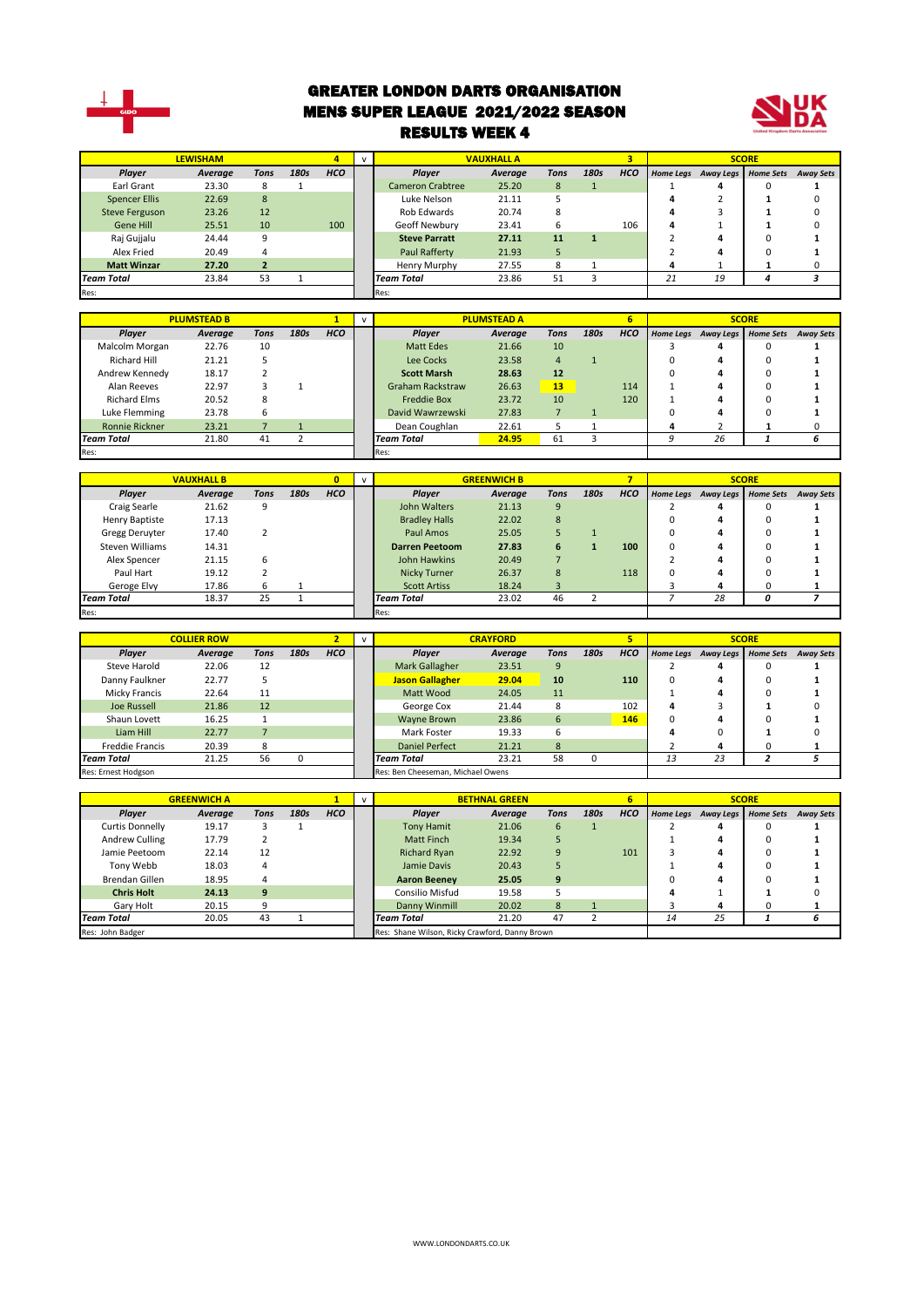



| <b>Position</b> | <b>Player</b>           | <b>Team</b>          | <b>County</b> | <b>Attended</b> | <b>Games</b><br><b>Played</b> | <b>Games</b><br><b>Won</b> | <b>Games</b><br>Lost | Legs<br>For    | <b>Legs</b><br><b>Against</b> | Leg<br><b>Diff</b> | <b>Tons</b> | <b>180s</b>    | <b>High</b><br><b>Checkout</b> | <b>Average</b> | <b>Dyanmic</b><br><b>Average</b> |
|-----------------|-------------------------|----------------------|---------------|-----------------|-------------------------------|----------------------------|----------------------|----------------|-------------------------------|--------------------|-------------|----------------|--------------------------------|----------------|----------------------------------|
| $\mathbf{1}$    | <b>Scott Marsh</b>      | Plumstead A          | <b>LONDON</b> | $\overline{4}$  | $\overline{4}$                | $\overline{4}$             | $\Omega$             | 16             | $\overline{3}$                | 13                 | 36          | $\mathbf{1}$   | 142                            | 28.14          | 32.14                            |
| $\overline{2}$  | David Wawrzewski        | Plumstead A          | <b>LONDON</b> | 4               | $\overline{4}$                | 4                          | $\Omega$             | 16             | $\Omega$                      | 16                 | 33          | $\overline{3}$ | 100                            | 27.71          | 31.71                            |
| $\overline{3}$  | Darren Peetoom          | Greenwich B          | <b>ESSEX</b>  | $\overline{4}$  | $\overline{4}$                | $\overline{4}$             | $\Omega$             | 16             | $\mathbf{1}$                  | 15                 | 31          | $\overline{2}$ | 120                            | 27.71          | 31.71                            |
| 4               | Aaron Beeney            | <b>Bethnal Green</b> | <b>NO</b>     | 3               | 3                             | 3                          | 0                    | 12             | 0                             | 12                 | 27          | $\mathbf 0$    | 0                              | 27.11          | 30.11                            |
| 5               | <b>Graham Rackstraw</b> | Plumstead A          | <b>LONDON</b> | 4               | $\overline{a}$                | $\overline{4}$             | $\Omega$             | 16             | $\overline{3}$                | 13                 | 38          | $\mathbf{1}$   | 114                            | 25.13          | 29.13                            |
| 6               | Dan Day                 | Greenwich B          | <b>LONDON</b> | $\overline{2}$  | $\overline{2}$                | $\overline{2}$             | $\Omega$             | 8              | $\overline{4}$                | $\overline{4}$     | 25          | $\mathbf{1}$   | 0                              | 27.02          | 29.02                            |
| $\overline{7}$  | <b>Bradley Halls</b>    | Greenwich B          | <b>ESSEX</b>  | $\overline{4}$  | $\Delta$                      | $\overline{3}$             | $\mathbf{1}$         | 14             | 8                             | 6                  | 37          | $\overline{4}$ | 161                            | 25.39          | 28.39                            |
| 8               | Jason Gallagher         | Crayford             | <b>LONDON</b> | 4               | $\overline{a}$                | 4                          | $\Omega$             | 16             | $\overline{2}$                | 14                 | 29          | $\mathbf{1}$   | 110                            | 24.08          | 28.08                            |
| 9               | Matt Wood               | Crayford             | <b>LONDON</b> | $\overline{4}$  | $\overline{4}$                | $\overline{3}$             | $\mathbf{1}$         | 13             | 6                             | $\overline{7}$     | 37          | $\mathbf{0}$   | $\mathbf{0}$                   | 25.06          | 28.06                            |
| 10              | Lee Cocks               | Plumstead A          | LONDON        | 3               | $\overline{3}$                | 3                          | $\mathbf 0$          | 12             | 1                             | 11                 | 19          | $\overline{2}$ | $\mathbf 0$                    | 24.87          | 27.87                            |
| 11              | Paul Amos               | Greenwich B          | <b>NO</b>     | 3               | $\overline{3}$                | 3                          | $\Omega$             | 12             | $\Omega$                      | 12                 | 17          | $\overline{2}$ | $\mathbf{0}$                   | 24.52          | 27.52                            |
| 12              | Henry Murphy            | Vauxhall A           | <b>YES</b>    | 4               | $\overline{4}$                | 3                          | $\mathbf{1}$         | 13             | 5                             | 8                  | 31          | $\mathbf{1}$   | 130                            | 24.50          | 27.50                            |
| 13              | Jamie Peetoom           | Greenwich A          | <b>ESSEX</b>  | $\overline{a}$  | $\overline{4}$                | $\overline{3}$             | $\mathbf{1}$         | 15             | 6                             | 9                  | 41          | $\mathbf{1}$   | 120                            | 24.49          | 27.49                            |
| 14              | <b>Cameron Crabtree</b> | Vauxhall A           | <b>YES</b>    | 4               | $\overline{4}$                | 4                          | $\Omega$             | 16             | $\overline{7}$                | 9                  | 31          | $\mathbf{1}$   | 124                            | 23.46          | 27.46                            |
| 15              | Matt Winzar             | Lewisham             | <b>LONDON</b> | $\overline{4}$  | $\overline{4}$                | $\overline{2}$             | $\overline{2}$       | 14             | 11                            | $\overline{3}$     | 35          | $\overline{2}$ | 0                              | 25.43          | 27.43                            |
| 16              | John Loeber             | <b>Collier Row</b>   | <b>YES</b>    | $\overline{2}$  | $\overline{2}$                | $\overline{2}$             | $\Omega$             | 8              | $\Omega$                      | 8                  | 15          | $\mathbf{1}$   | 110                            | 25.39          | 27.39                            |
| 17              | <b>Ben West</b>         | Southwark            | <b>LONDON</b> | $\overline{3}$  | $\overline{3}$                | $\mathbf{1}$               | $\overline{2}$       | 6              | 11                            | $-5$               | 34          | $\Omega$       | 108                            | 26.30          | 27.30                            |
| 18              | Gene Hill               | Lewisham             | LONDON        | 4               | $\overline{4}$                | 3                          | $\mathbf{1}$         | 12             | $\overline{7}$                | 5                  | 35          | $\mathbf 0$    | 100                            | 24.27          | 27.27                            |
| 19              | <b>Nick Cocks</b>       | Plumstead A          | <b>LONDON</b> | $\mathbf{1}$    | $\mathbf{1}$                  | $\mathbf{1}$               | $\Omega$             | $\overline{4}$ | $\overline{3}$                | $\mathbf{1}$       | 14          | $\mathbf{1}$   | $\Omega$                       | 26.16          | 27.16                            |
| 20              | Liam Hill               | <b>Collier Row</b>   | LONDON        | 3               | 3                             | 3                          | $\Omega$             | 12             | 5                             | $\overline{7}$     | 27          | $\mathbf{1}$   | 0                              | 23.91          | 26.91                            |
| 21              | <b>Scott Artiss</b>     | Greenwich B          | <b>LONDON</b> | $\overline{4}$  | $\overline{4}$                | 3                          | $\mathbf{1}$         | 14             | 9                             | 5                  | 33          | $\overline{2}$ | 170                            | 23.76          | 26.76                            |
| 22              | <b>Spencer Ellis</b>    | Lewisham             | <b>NO</b>     | 4               | $\overline{a}$                | 3                          | $\mathbf{1}$         | 15             | 10                            | 5                  | 39          | $\mathbf{2}$   | 114                            | 23.73          | 26.73                            |
| 23              | Marc Lee                | Crayford             | <b>NO</b>     | 3               | $\overline{3}$                | $\overline{3}$             | $\Omega$             | 12             | $\overline{3}$                | 9                  | 27          | $\mathbf{1}$   | $\Omega$                       | 23.67          | 26.67                            |
| 24              | <b>Steve Parratt</b>    | Vauxhall A           | <b>YES</b>    | 4               | $\overline{4}$                | 3                          | $\mathbf{1}$         | 13             | 10                            | $\overline{3}$     | 34          | $\overline{2}$ | $\Omega$                       | 23.63          | 26.63                            |
| 25              | John Walters            | Greenwich B          | <b>LONDON</b> | $\overline{4}$  | $\overline{4}$                | $\overline{3}$             | $\mathbf{1}$         | 14             | 8                             | 6                  | 32          | $\mathbf{1}$   | 106                            | 23.60          | 26.60                            |
| 26              | Steve Ferguson          | Lewisham             | <b>LONDON</b> | 4               | $\overline{4}$                | 3                          | $\mathbf{1}$         | 14             | 12                            | $\overline{2}$     | 39          | $\mathbf{1}$   | 138                            | 23.44          | 26.44                            |
| 27              | <b>Matt Edes</b>        | Plumstead A          | <b>LONDON</b> | 4               | $\overline{a}$                | 3                          | $\mathbf{1}$         | 12             | 11                            | $\mathbf{1}$       | 27          | $\overline{3}$ | $\Omega$                       | 23.16          | 26.16                            |
| 28              | Freddie Box             | Plumstead A          | <b>KENT</b>   | 4               | $\overline{4}$                | $\overline{2}$             | $\overline{2}$       | 11             | 10                            | $\mathbf{1}$       | 33          | $\overline{2}$ | 120                            | 23.89          | 25.89                            |
| 29              | Chris Holt              | Greenwich A          | <b>LONDON</b> | $\overline{3}$  | $\overline{3}$                | $\overline{2}$             | $\mathbf{1}$         | 10             | $\overline{7}$                | $\overline{3}$     | 23          | $\mathbf{0}$   | $\Omega$                       | 23.71          | 25.71                            |
| 30              | John Hind               | <b>Bethnal Green</b> | <b>LONDON</b> | $\overline{2}$  | $\overline{2}$                | $\overline{2}$             | $\Omega$             | 8              | $\overline{4}$                | $\overline{4}$     | 18          | $\mathbf{1}$   | 120                            | 23.68          | 25.68                            |
| 31              | <b>Steve Beasley</b>    | Southwark            | <b>LONDON</b> | 3               | $\overline{3}$                | $\mathbf{1}$               | $\overline{2}$       | 8              | 11                            | $-3$               | 19          | 5              | $\mathbf{0}$                   | 24.65          | 25.65                            |
| 32              | Alan Reeves             | Plumstead B          | <b>YES</b>    | 3               | 3                             | 1                          | 2                    | 8              | 8                             | $\mathbf 0$        | 19          | 5              | 102                            | 24.59          | 25.59                            |
| 33              | Ben Cheeseman           | Crayford             | <b>LONDON</b> | 4               | $\overline{3}$                | $\overline{2}$             | $\mathbf{1}$         | 10             | 8                             | $\overline{2}$     | 25          | $\mathbf{1}$   | 110                            | 23.22          | 25.22                            |
| 34              | Nicky Turner            | Greenwich B          | LONDON        | 4               | 4                             | $\mathbf{1}$               | 3                    | $\overline{7}$ | 12                            | $-5$               | 30          | $\overline{2}$ | 118                            | 24.22          | 25.22                            |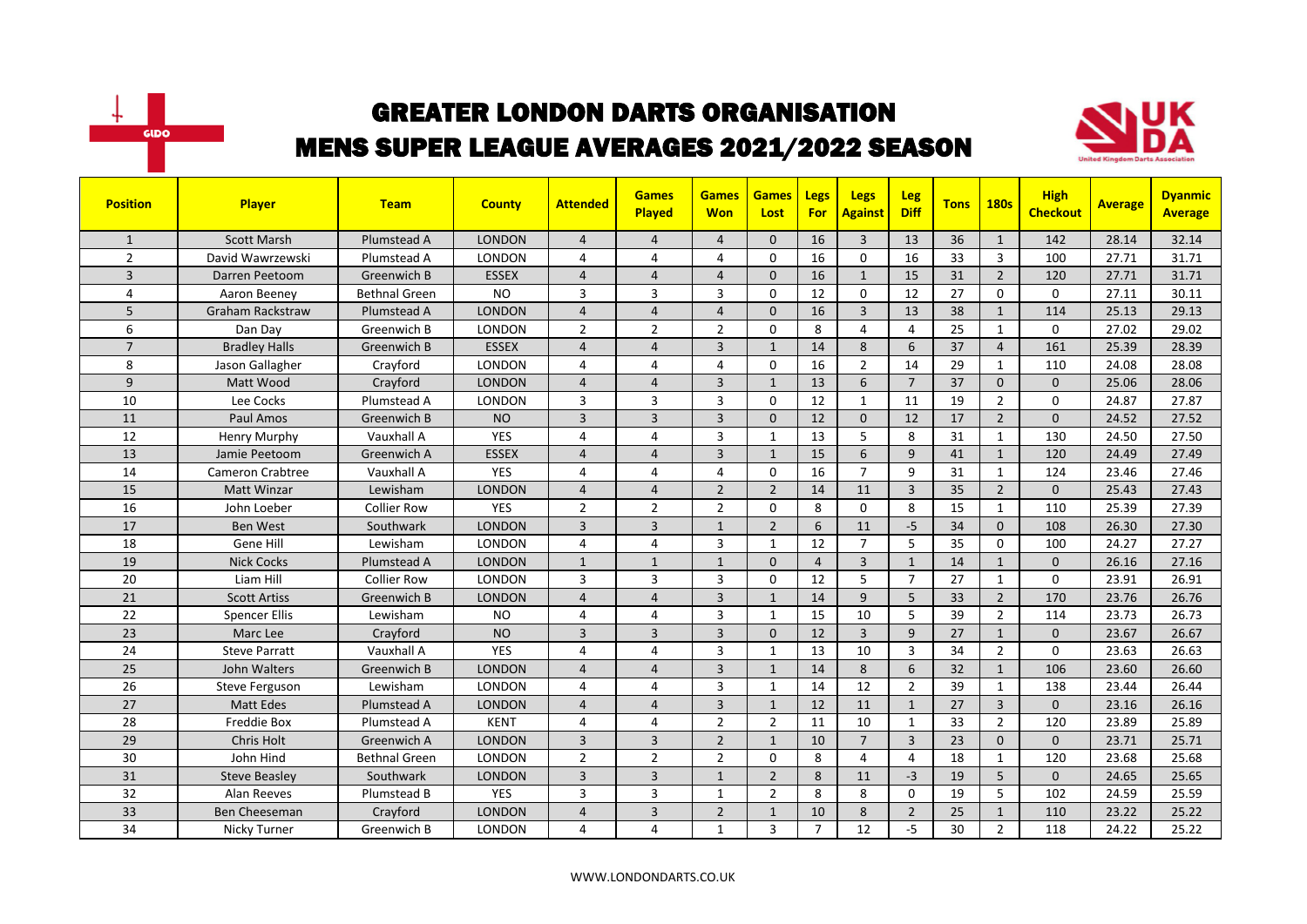



| <b>Position</b> | Player                 | <b>Team</b>          | <b>County</b>    | <b>Attended</b> | <b>Games</b><br><b>Played</b> | <b>Games</b><br><b>Won</b> | <b>Games</b><br>Lost | Legs<br><b>For</b> | <b>Legs</b><br><b>Against</b> | <b>Leg</b><br><b>Diff</b> | <b>Tons</b>    | <b>180s</b>    | <b>High</b><br><b>Checkout</b> | <b>Average</b> | <b>Dyanmic</b><br><b>Average</b> |
|-----------------|------------------------|----------------------|------------------|-----------------|-------------------------------|----------------------------|----------------------|--------------------|-------------------------------|---------------------------|----------------|----------------|--------------------------------|----------------|----------------------------------|
| 35              | <b>Steve Cooper</b>    | Southwark            | <b>NO</b>        | 3               | $\overline{3}$                | $\mathbf{1}$               | $\overline{2}$       | 8                  | 9                             | $-1$                      | 21             | $\mathbf{1}$   | $\mathbf{0}$                   | 24.19          | 25.19                            |
| 36              | <b>Richard Ryan</b>    | <b>Bethnal Green</b> | <b>NO</b>        | $\overline{2}$  | $\overline{2}$                | $\overline{2}$             | $\mathbf{0}$         | 8                  | 6                             | $\overline{2}$            | 20             | $\Omega$       | 101                            | 22.83          | 24.83                            |
| 37              | Dean Coughlan          | Plumstead A          | <b>LONDON</b>    | 4               | $\overline{4}$                | $\mathbf{1}$               | 3                    | 10                 | 15                            | $-5$                      | 26             | $\overline{3}$ | 120                            | 23.49          | 24.49                            |
| 38              | Tony Webb              | Greenwich A          | YES              | 4               | $\overline{a}$                | 3                          | $\mathbf{1}$         | 13                 | 10                            | $\mathbf{3}$              | 31             | $\mathbf 0$    | 0                              | 21.37          | 24.37                            |
| 39              | Malcolm Morgan         | Plumstead B          | <b>KENT</b>      | $\overline{4}$  | $\overline{4}$                | $\overline{2}$             | $\overline{2}$       | 14                 | 13                            | $\mathbf{1}$              | 38             | $\overline{2}$ | 113                            | 22.07          | 24.07                            |
| 40              | <b>Consilio Misfud</b> | <b>Bethnal Green</b> | <b>YES</b>       | 3               | $\overline{3}$                | $\overline{2}$             | $\mathbf{1}$         | 9                  | $\overline{7}$                | $\overline{2}$            | 16             | $\Omega$       | $\mathbf 0$                    | 22.03          | 24.03                            |
| 41              | Raj Gujjalu            | Lewisham             | <b>NO</b>        | $\overline{4}$  | $\overline{4}$                | $\mathbf{1}$               | $\overline{3}$       | 10                 | 14                            | $-4$                      | 32             | $\Omega$       | $\Omega$                       | 22.86          | 23.86                            |
| 42              | Ronnie Rickner         | Plumstead B          | YES              | 4               | $\overline{4}$                | $\overline{2}$             | $\overline{2}$       | 10                 | 13                            | $-3$                      | 24             | 5              | $\mathbf 0$                    | 21.82          | 23.82                            |
| 43              | <b>Luke Fleming</b>    | Plumstead B          | ???              | $\mathbf{1}$    | $\mathbf{1}$                  | 0                          | $\mathbf{1}$         | $\mathbf{0}$       | $\overline{4}$                | $-4$                      | 6              | $\mathbf{0}$   | $\mathbf{0}$                   | 23.78          | 23.78                            |
| 44              | Jamie Davis            | <b>Bethnal Green</b> | MIDDLESEX        | 3               | $\overline{2}$                | $\overline{2}$             | $\mathbf 0$          | 8                  | $\overline{2}$                | 6                         | 13             | $\mathbf 0$    | $\mathbf 0$                    | 21.77          | 23.77                            |
| 45              | <b>Richard Hill</b>    | Plumstead B          | <b>NO</b>        | $\overline{4}$  | $\overline{4}$                | $\mathbf{1}$               | $\overline{3}$       | 9                  | 13                            | $-4$                      | 41             | $\Omega$       | 101                            | 22.76          | 23.76                            |
| 46              | Mark Gallagher         | Crayford             | <b>YES</b>       | 4               | $\overline{2}$                | $\mathbf{1}$               | $\mathbf{1}$         | $\overline{7}$     | 6                             | $\mathbf{1}$              | 19             | $\Omega$       | $\Omega$                       | 22.68          | 23.68                            |
| 47              | <b>Richard Elms</b>    | Plumstead B          | <b>KENT</b>      | $\overline{4}$  | $\overline{4}$                | $\mathbf{1}$               | 3                    | 8                  | 12                            | $-4$                      | 33             | $\mathbf 0$    | $\mathbf{0}$                   | 22.64          | 23.64                            |
| 48              | John Hawkins           | Greenwich B          | <b>YES</b>       | 4               | $\overline{3}$                | 3                          | $\Omega$             | 12                 | 5                             | $\overline{7}$            | 26             | $\Omega$       | $\mathbf 0$                    | 20.55          | 23.55                            |
| 49              | <b>Paul Rafferty</b>   | Vauxhall A           | <b>NO</b>        | $\overline{4}$  | $\overline{4}$                | $\mathbf{1}$               | $\overline{3}$       | 13                 | 14                            | $-1$                      | 43             | $\mathbf{1}$   | $\mathbf{0}$                   | 22.38          | 23.38                            |
| 50              | Danny Faulkner         | <b>Collier Row</b>   | LONDON           | 3               | $\overline{3}$                | $\overline{2}$             | $\mathbf{1}$         | 8                  | $\overline{7}$                | $\mathbf{1}$              | 16             | $\Omega$       | $\Omega$                       | 21.23          | 23.23                            |
| 51              | <b>Daniel Perfect</b>  | Crayford             | <b>YES</b>       | $\overline{4}$  | $\overline{3}$                | $\overline{3}$             | $\mathbf{0}$         | 12                 | $\overline{7}$                | 5                         | 22             | $\mathbf{0}$   | $\mathbf{0}$                   | 20.18          | 23.18                            |
| 52              | Wayne Brown            | Crayford             | YES              | 4               | $\overline{2}$                | 1                          | 1                    | $\overline{7}$     | 4                             | $\overline{3}$            | 11             | $\mathbf{1}$   | 146                            | 22.17          | 23.17                            |
| 53              | <b>Matt Finch</b>      | <b>Bethnal Green</b> | <b>MIDDLESEX</b> | $\overline{3}$  | $\overline{3}$                | $\mathbf{1}$               | $\overline{2}$       | $\overline{7}$     | 9                             | $-2$                      | 16             | $\mathbf{1}$   | $\Omega$                       | 21.89          | 22.89                            |
| 54              | Joe Russell            | <b>Collier Row</b>   | <b>ESSEX</b>     | $\overline{2}$  | $\mathbf{1}$                  | 1                          | $\Omega$             | 4                  | 3                             | $\mathbf{1}$              | 12             | $\Omega$       | $\Omega$                       | 21.86          | 22.86                            |
| 55              | <b>Rob Edwards</b>     | Vauxhall A           | <b>NO</b>        | $\overline{4}$  | $\overline{4}$                | $\mathbf{1}$               | $\overline{3}$       | 10                 | 14                            | $-4$                      | 28             | $\Omega$       | $\Omega$                       | 21.75          | 22.75                            |
| 56              | Shane Wilson           | Bethnal Green        | <b>LONDON</b>    | 3               | $\overline{2}$                | 0                          | $\overline{2}$       | $\mathbf{1}$       | 8                             | $-7$                      | 12             | $\mathbf 0$    | $\mathbf 0$                    | 22.72          | 22.72                            |
| 57              | <b>Michael Power</b>   | Southwark            | <b>LONDON</b>    | $\mathbf{1}$    | $\mathbf{1}$                  | 0                          | $\mathbf{1}$         | $\mathbf{0}$       | 4                             | $-4$                      | $\overline{4}$ | $\mathbf{0}$   | $\Omega$                       | 22.68          | 22.68                            |
| 58              | <b>Micky Francis</b>   | <b>Collier Row</b>   | <b>YES</b>       | 3               | $\overline{3}$                | $\overline{2}$             | $\mathbf{1}$         | 9                  | 10                            | $-1$                      | 29             | $\Omega$       | $\mathbf 0$                    | 20.48          | 22.48                            |
| 59              | <b>Chris Hogg</b>      | Southwark            | <b>SURREY</b>    | $\overline{2}$  | $\mathbf{1}$                  | $\Omega$                   | $\mathbf{1}$         | $\Omega$           | $\overline{4}$                | $-4$                      | $\overline{7}$ | $\Omega$       | $\mathbf{0}$                   | 22.40          | 22.40                            |
| 60              | <b>Ricky Crawford</b>  | <b>Bethnal Green</b> | <b>YES</b>       | $\overline{2}$  | $\mathbf{1}$                  | $\Omega$                   | $\mathbf{1}$         | $\Omega$           | 4                             | $-4$                      | 5              | $\Omega$       | $\Omega$                       | 22.18          | 22.18                            |
| 61              | <b>Alex Spencer</b>    | Vauxhall B           | <b>NO</b>        | $\overline{2}$  | $\overline{2}$                | $\mathbf{1}$               | $\mathbf{1}$         | 6                  | 6                             | $\mathbf{0}$              | 12             | $\mathbf{0}$   | $\mathbf{0}$                   | 20.99          | 21.99                            |
| 62              | <b>Freddie Francis</b> | <b>Collier Row</b>   | <b>YES</b>       | 3               | $\overline{3}$                | $\mathbf{1}$               | $\overline{2}$       | $\overline{7}$     | 11                            | $-4$                      | 18             | $\Omega$       | $\Omega$                       | 20.83          | 21.83                            |
| 63              | <b>Mark Foster</b>     | Crayford             | <b>YES</b>       | $\overline{4}$  | $\overline{3}$                | $\mathbf{1}$               | $\overline{2}$       | 5                  | 10                            | $-5$                      | 25             | $\mathbf 0$    | 154                            | 20.74          | 21.74                            |
| 64              | John Badger            | Greenwich A          | <b>YES</b>       | 4               | $\overline{3}$                | $\mathbf{1}$               | $\overline{2}$       | $\overline{7}$     | 11                            | $-4$                      | 22             | $\mathbf{1}$   | $\Omega$                       | 20.68          | 21.68                            |
| 65              | Luke Nelson            | Vauxhall A           | <b>MIDDLESEX</b> | $\overline{4}$  | $\overline{4}$                | $\mathbf{1}$               | $\overline{3}$       | 10                 | 14                            | $-4$                      | 19             | $\Omega$       | $\Omega$                       | 20.67          | 21.67                            |
| 66              | Craig Searle           | Vauxhall B           | <b>YES</b>       | $\overline{2}$  | $\overline{2}$                | 0                          | 2                    | 3                  | 8                             | $-5$                      | 13             | $\overline{2}$ | $\mathbf 0$                    | 21.66          | 21.66                            |
| 67              | <b>Geoff Newbury</b>   | Vauxhall A           | <b>YES</b>       | 4               | $\overline{a}$                | 0                          | $\overline{4}$       | 5                  | 16                            | $-11$                     | 25             | $\mathbf{0}$   | 112                            | 21.45          | 21.45                            |
| 68              | <b>Tony Hamit</b>      | <b>Bethnal Green</b> | LONDON           | $\overline{2}$  | $\overline{2}$                | $\mathbf{1}$               | $\mathbf{1}$         | 5                  | 6                             | $-1$                      | 8              | $\mathbf{1}$   | 0                              | 20.43          | 21.43                            |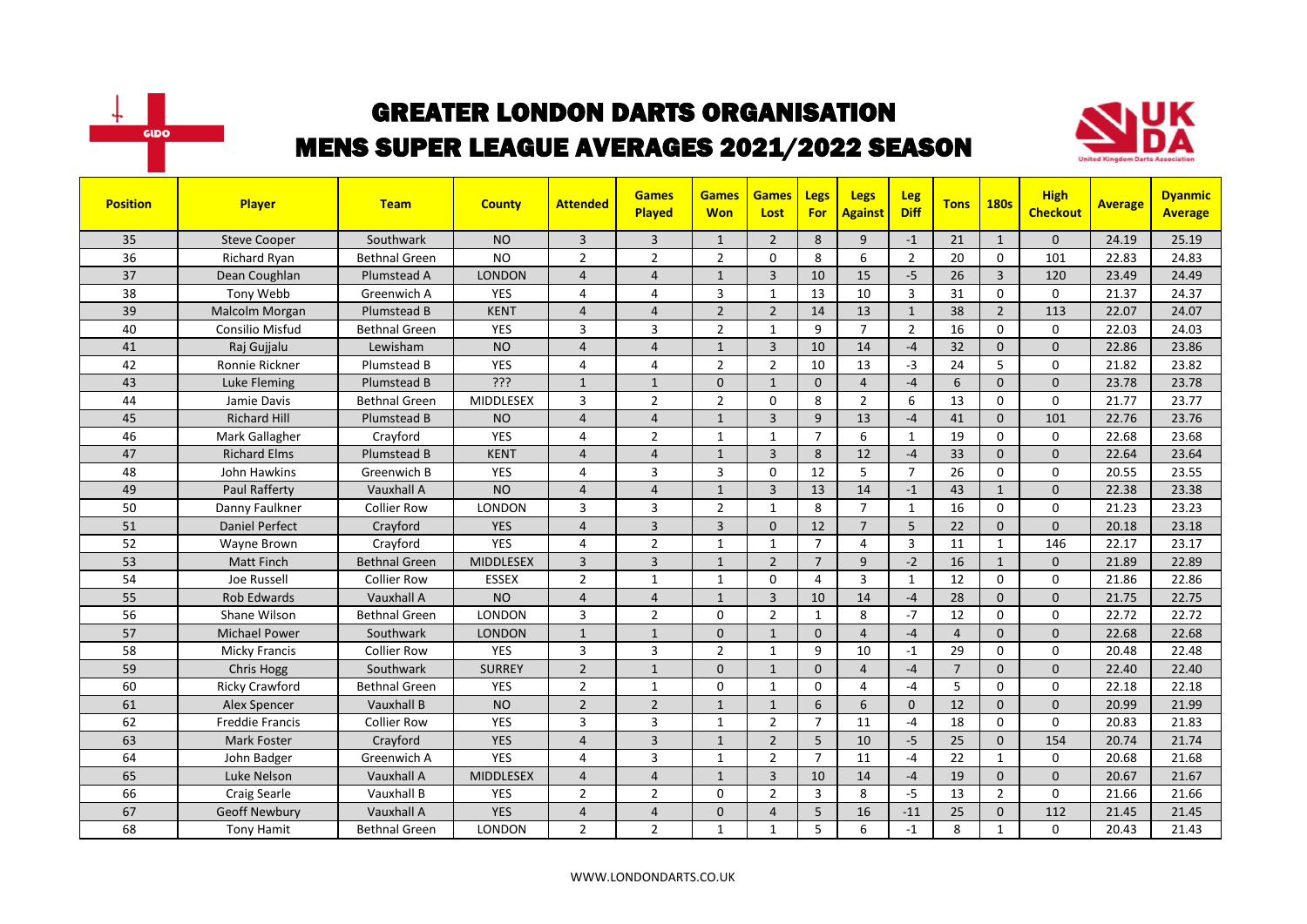



| <b>Position</b> | <b>Player</b>          | <b>Team</b>          | <b>County</b>    | <b>Attended</b> | <b>Games</b><br><b>Played</b> | <b>Games</b><br><b>Won</b> | <b>Games</b><br>Lost | <b>Legs</b><br><b>For</b> | <b>Legs</b><br><b>Against</b> | Leg<br><b>Diff</b> | <b>Tons</b>    | <b>180s</b>    | <b>High</b><br><b>Checkout</b> | <b>Average</b> | <b>Dyanmic</b><br><b>Average</b> |
|-----------------|------------------------|----------------------|------------------|-----------------|-------------------------------|----------------------------|----------------------|---------------------------|-------------------------------|--------------------|----------------|----------------|--------------------------------|----------------|----------------------------------|
| 69              | James Stephenson       | Southwark            | <b>NO</b>        | $\mathbf{1}$    | $\mathbf{1}$                  | $\Omega$                   | $\mathbf{1}$         | $\mathbf{1}$              | $\overline{4}$                | $-3$               | $\overline{2}$ | $\mathbf{1}$   | $\mathbf{0}$                   | 21.40          | 21.40                            |
| 70              | <b>Brendan Gillen</b>  | Greenwich A          | <b>YES</b>       | 4               | $\overline{4}$                | $\overline{2}$             | $\overline{2}$       | 9                         | 10                            | $-1$               | 27             | $\Omega$       | 0                              | 19.25          | 21.25                            |
| 71              | Mark Ward              | Plumstead B          | <b>NO</b>        | $\mathbf{1}$    | $\mathbf{1}$                  | $\mathbf{0}$               | $\mathbf{1}$         | $\mathbf{1}$              | $\overline{4}$                | $-3$               | 5              | $\mathbf 0$    | 0                              | 21.23          | 21.23                            |
| 72              | George Cox             | Crayford             | <b>YES</b>       | 4               | 3                             | 1                          | $\overline{2}$       | 9                         | 8                             | 1                  | 20             | 0              | 102                            | 20.21          | 21.21                            |
| 73              | Sam Packer             | Southwark            | <b>YES</b>       | $\mathbf{1}$    | $\mathbf{1}$                  | $\mathbf{1}$               | $\mathbf{0}$         | $\overline{4}$            | $\overline{2}$                | $\overline{2}$     | 5              | $\mathbf{0}$   | $\mathbf{0}$                   | 20.12          | 21.12                            |
| 74              | Craig Watkins          | Plumstead B          | <b>KENT</b>      | $\overline{2}$  | $\overline{2}$                | 0                          | $\overline{2}$       | 3                         | 8                             | $-5$               | 10             | 1              | 0                              | 21.04          | 21.04                            |
| 75              | Danny Winmill          | <b>Bethnal Green</b> | <b>NO</b>        | $\overline{2}$  | $\mathbf{1}$                  | $\mathbf{1}$               | $\Omega$             | $\overline{4}$            | $\overline{3}$                | $\mathbf{1}$       | 8              | $\mathbf{1}$   | $\mathbf{0}$                   | 20.02          | 21.02                            |
| 76              | Robert Magwood         | Vauxhall B           | <b>NO</b>        | $\mathbf{1}$    | $\mathbf{1}$                  | 0                          | $\mathbf{1}$         | $\Omega$                  | 4                             | $-4$               | $\overline{3}$ | $\Omega$       | $\Omega$                       | 20.89          | 20.89                            |
| 77              | <b>Andrew Culling</b>  | Greenwich A          | <b>YES</b>       | $\overline{4}$  | $\overline{4}$                | $\mathbf{1}$               | 3                    | 8                         | 12                            | $-4$               | 16             | $\mathbf{0}$   | 0                              | 19.81          | 20.81                            |
| 78              | <b>Steve Harold</b>    | <b>Collier Row</b>   | YES              | 3               | 3                             | 0                          | 3                    | 3                         | 12                            | -9                 | 18             | $\mathbf{1}$   | 0                              | 20.47          | 20.47                            |
| 79              | David Lee              | Southwark            | <b>YES</b>       | $\overline{3}$  | $\overline{3}$                | $\mathbf{0}$               | $\overline{3}$       | $\overline{3}$            | 12                            | $-9$               | 9              | $\mathbf{1}$   | $\mathbf{0}$                   | 20.38          | 20.38                            |
| 80              | David Farmer           | Southwark            | <b>NO</b>        | 3               | $\overline{2}$                | 0                          | $\overline{2}$       | $\overline{2}$            | 8                             | $-6$               | 11             | 0              | 0                              | 20.30          | 20.30                            |
| 81              | <b>Alex Fried</b>      | Lewisham             | <b>NO</b>        | $\overline{4}$  | $\overline{a}$                | $\Omega$                   | $\overline{4}$       | $\overline{2}$            | 16                            | $-14$              | 10             | $\Omega$       | $\overline{0}$                 | 19.90          | 19.90                            |
| 82              | <b>Earl Grant</b>      | Lewisham             | <b>NO</b>        | 4               | $\overline{4}$                | 0                          | $\overline{4}$       | $\overline{3}$            | 16                            | $-13$              | 17             | $\mathbf{1}$   | $\Omega$                       | 19.53          | 19.53                            |
| 83              | <b>Richard Innes</b>   | Plumstead B          | <b>NO</b>        | $\overline{2}$  | $\overline{2}$                | $\mathbf{0}$               | $\overline{2}$       | $\overline{4}$            | 8                             | $-4$               | 11             | $\mathbf 0$    | $\mathbf{0}$                   | 19.29          | 19.29                            |
| 84              | <b>Michael Owens</b>   | Crayford             | <b>WILTSHIRE</b> | 4               | $\mathbf{1}$                  | $\mathbf{1}$               | $\Omega$             | 4                         | $\overline{3}$                | $\mathbf{1}$       | 6              | 0              | 0                              | 18.14          | 19.14                            |
| 85              | Geroge Elvy            | Vauxhall B           | <b>YES</b>       | $\overline{3}$  | $\overline{3}$                | $\Omega$                   | $\overline{3}$       | 6                         | 12                            | $-6$               | 13             | $\overline{2}$ | $\mathbf{0}$                   | 19.11          | 19.11                            |
| 86              | Gary Holt              | Greenwich A          | YES              | 3               | 3                             | 0                          | 3                    | 9                         | 12                            | $-3$               | 24             | $\mathbf 0$    | $\mathbf 0$                    | 19.09          | 19.09                            |
| 87              | Jamie Loader           | Southwark            | <b>YES</b>       | $\overline{2}$  | $\overline{2}$                | $\Omega$                   | $\overline{2}$       | $\mathbf{1}$              | 8                             | $-7$               | $\overline{7}$ | $\Omega$       | $\Omega$                       | 19.08          | 19.08                            |
| 88              | Andrew Kennedy         | Plumstead B          | <b>YES</b>       | 3               | 3                             | 0                          | 3                    | 4                         | 12                            | -8                 | 11             | 0              | 0                              | 19.02          | 19.02                            |
| 89              | Gregg Deruyter         | Vauxhall B           | <b>YES</b>       | 3               | $\overline{3}$                | $\mathbf{1}$               | $\overline{2}$       | $\overline{4}$            | 11                            | $-7$               | 9              | $\mathbf{0}$   | $\mathbf{0}$                   | 17.97          | 18.97                            |
| 90              | Paul Hart              | Vauxhall B           | YES              | $\overline{2}$  | $\mathbf 2$                   | 0                          | $\overline{2}$       | $\overline{2}$            | 8                             | $-6$               | 8              | $\mathbf 0$    | 114                            | 18.78          | 18.78                            |
| 91              | Shaun Lovett           | <b>Collier Row</b>   | <b>YES</b>       | $\overline{3}$  | $\overline{3}$                | $\Omega$                   | $\overline{3}$       | $\overline{4}$            | 12                            | $-8$               | 9              | $\mathbf{0}$   | $\mathbf{0}$                   | 18.46          | 18.46                            |
| 92              | <b>Scott Mulgrew</b>   | Greenwich A          | <b>YES</b>       | $\mathbf{1}$    | $\mathbf{1}$                  | 0                          | 1                    | $\overline{2}$            | $\overline{4}$                | $-2$               | 5              | $\Omega$       | $\Omega$                       | 18.28          | 18.28                            |
| 93              | Jozsef Varga           | Vauxhall B           | <b>NO</b>        | $\overline{2}$  | $\overline{2}$                | $\mathbf{1}$               | $\mathbf{1}$         | $\overline{7}$            | 6                             | $\mathbf{1}$       | 10             | $\Omega$       | 101                            | 16.78          | 17.78                            |
| 94              | Henry Baptiste         | Vauxhall B           | <b>NO</b>        | 3               | 3                             | 0                          | 3                    | $\mathbf{1}$              | 12                            | $-11$              | 11             | $\mathbf{1}$   | 0                              | 17.49          | 17.49                            |
| 95              | <b>Curtis Donnelly</b> | Greenwich A          | <b>YES</b>       | 3               | $\overline{2}$                | $\mathbf{0}$               | $\overline{2}$       | $\overline{4}$            | 8                             | $-4$               | 6              | $\mathbf{1}$   | 0                              | 17.28          | 17.28                            |
| 96              | Paul Butler            | Southwark            | <b>NO</b>        | 3               | $\overline{1}$                | 0                          | $\mathbf{1}$         | $\Omega$                  | $\overline{4}$                | $-4$               | $\overline{2}$ | $\Omega$       | $\Omega$                       | 14.35          | 14.35                            |
| 97              | <b>Steven Williams</b> | Vauxhall B           | <b>NO</b>        | $\overline{3}$  | $\overline{3}$                | $\mathbf{0}$               | $\overline{3}$       | $\Omega$                  | 12                            | $-12$              | $\overline{2}$ | $\mathbf{0}$   | $\mathbf{0}$                   | 13.77          | 13.77                            |
| 98              | Danny Brown            | <b>Bethnal Green</b> | <b>LONDON</b>    | 1               | $\Omega$                      | $\Omega$                   | $\Omega$             | $\Omega$                  | $\Omega$                      | $\Omega$           | $\Omega$       | $\Omega$       | $\Omega$                       | 0.00           | 0.00                             |
| 99              | Ernest Hodgson         | <b>Collier Row</b>   | <b>NO</b>        | $\mathbf{1}$    | $\mathbf 0$                   | $\mathbf{0}$               | $\mathbf{0}$         | $\mathbf{0}$              | $\Omega$                      | $\Omega$           | $\Omega$       | $\mathbf 0$    | 0                              | 0.00           | 0.00                             |
| 100             | <b>Ryan Francis</b>    | Crayford             | <b>YES</b>       | $\mathbf{1}$    | 0                             | 0                          | 0                    | $\mathbf 0$               | 0                             | 0                  | 0              | 0              | 0                              | 0.00           | 0.00                             |
| 101             | Charlie Jones          | <b>Greenwich B</b>   | <b>YES</b>       | $\mathbf{1}$    | $\mathbf 0$                   | $\mathbf 0$                | $\overline{0}$       | $\mathbf{0}$              | $\Omega$                      | $\Omega$           | $\Omega$       | $\mathbf 0$    | 0                              | 0.00           | 0.00                             |
| 102             | Jack Boon              | <b>Bethnal Green</b> | YES              | $\Omega$        | $\Omega$                      | 0                          | $\Omega$             | $\mathbf 0$               | $\Omega$                      | $\Omega$           | $\Omega$       | $\Omega$       | $\Omega$                       | 0.00           | 0.00                             |